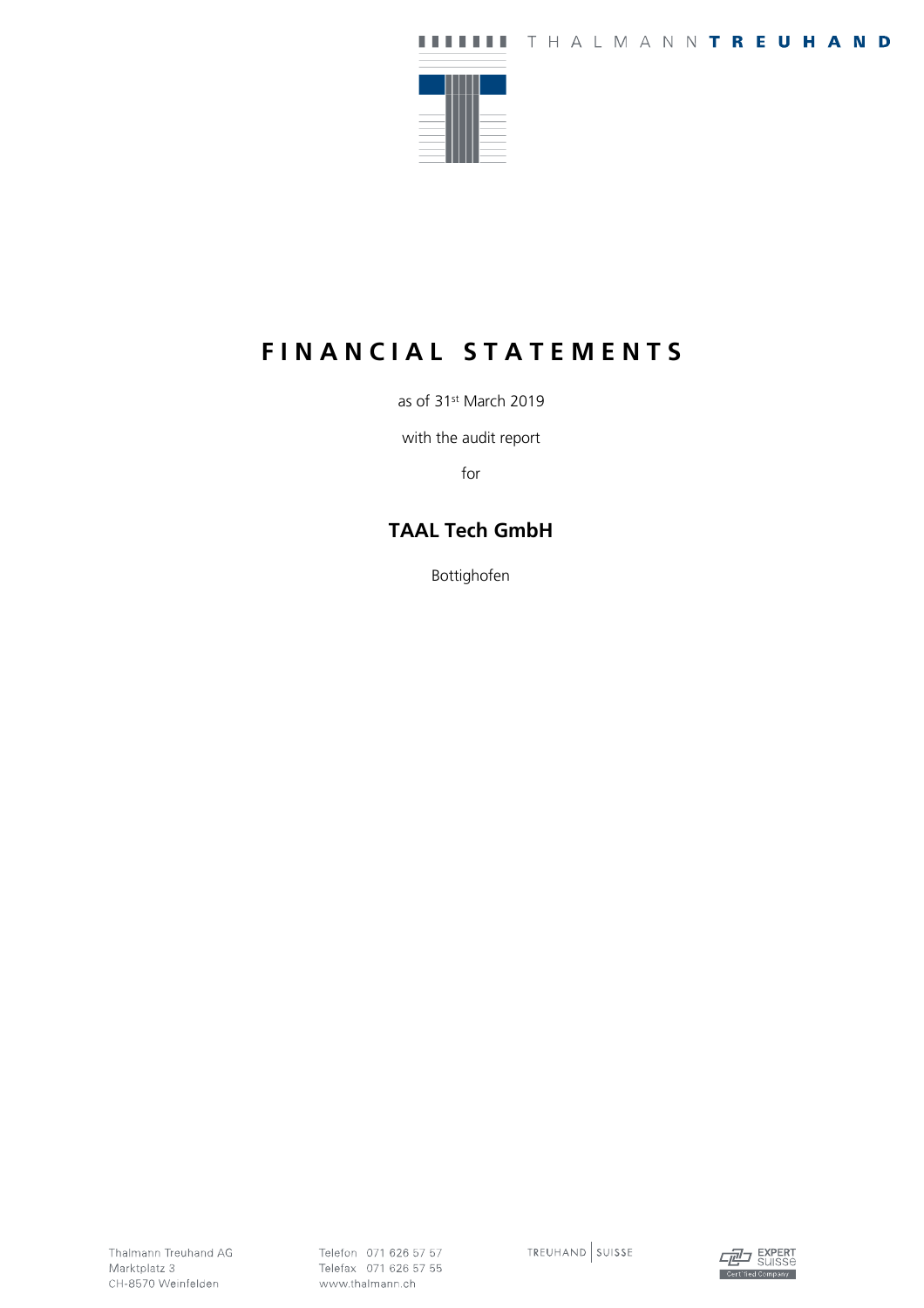

### **Report of the auditor to the Company's Management of TAAL Tech GmbH, Bottighofen**

As requested we have audited the accompanying financial statements of TAAL Tech GmbH which comprise the balance sheet as at 31<sup>th</sup> March 2019, the income statement and notes for the year then ended.

#### *Management's responsibility*

The Management is responsible for the preparation of these financial statements in accordance with the requirements of Swiss law and the company's articles of incorporation. This responsibility includes designing, implementing and maintaining an internal control system relevant to the preparation of financial statements that are free from material misstatement, whether due to fraud or error. The Management is further responsible for selecting and applying appropriate accounting policies and making accounting estimates that are reasonable in the circumstances.

#### *Auditor's Responsibility*

Our responsibility is to express an opinion on these financial statements based on our audit. We conducted our audit in accordance with Swiss law and Swiss Auditing Standards. Those standards require that we plan and perform the audit to obtain reasonable assurance whether the financial statements are free from material misstatement.

An audit involves performing procedures to obtain audit evidence about the amounts and disclosures in the financial statements. The procedures selected depend on the auditor's judgment, including the assessment of the risks of material misstatement of the financial statements, whether due to fraud or error. In making those risk assessments, the auditor considers the internal control system relevant to the entity's preparation of the financial statements in order to design audit procedures that are appropriate in the circumstances, but not for the purpose of expressing an opinion on the effectiveness of the entity's internal control system. An audit also includes evaluating the appropriateness of accounting policies used and the reasonableness of accounting estimates made, as well as evaluating the overall presentation of the financial statements. We believe that the audit evidence we have obtained is sufficient and appropriate to provide a basis for our audit opinion.

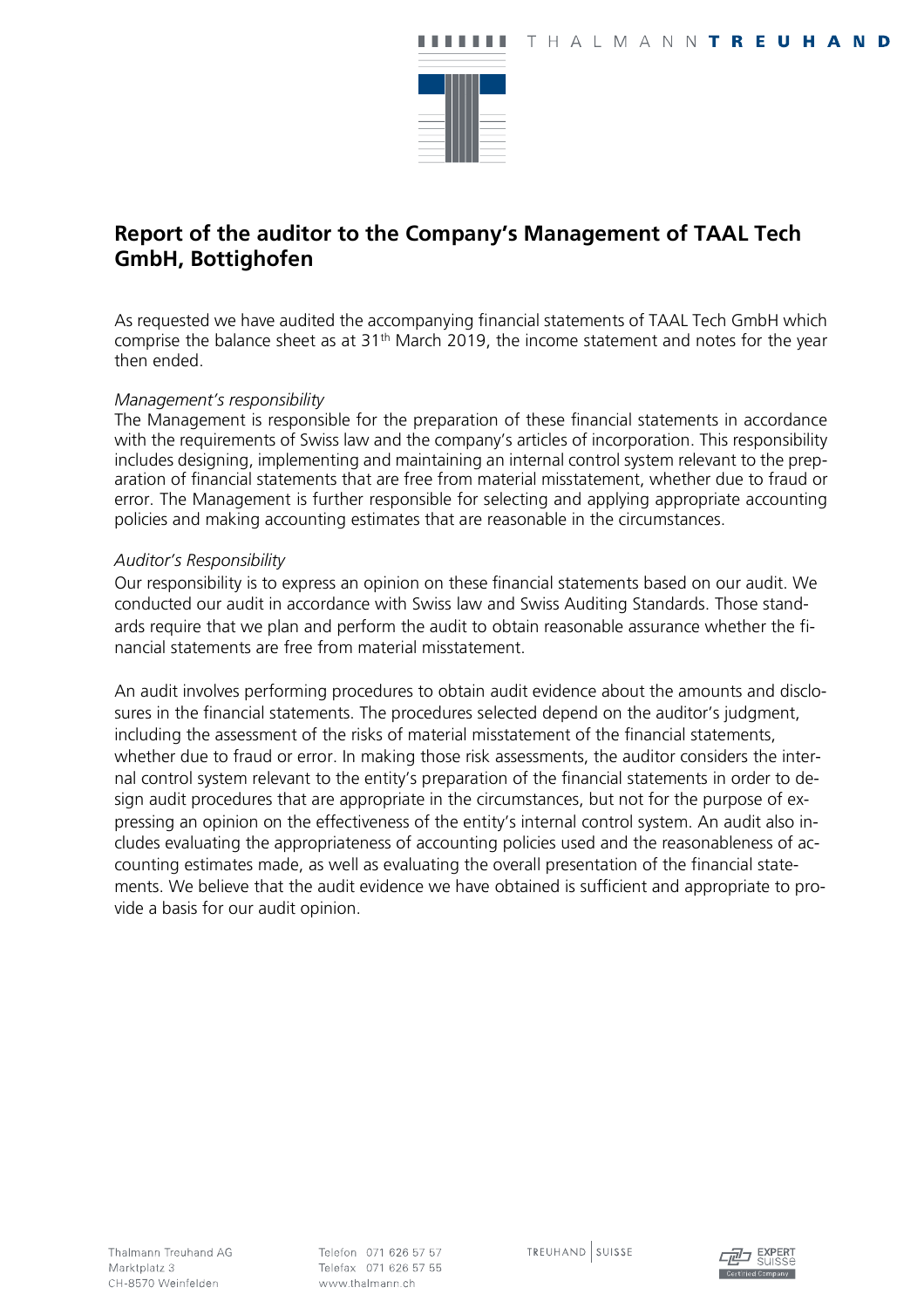

*Opinion* 

In our opinion, the financial statements for the year ended  $31<sup>th</sup>$  March 2019 comply with Swiss law and the company's articles of incorporation.

Weinfelden, 17<sup>th</sup> June 2019

Thalmann Treuhand AG

 $\frac{1}{2}$ 

Rainer Scherrer licensed audit expert auditor in charge

g<br>suisselD

Kurt Hinder licensed audit expert

Attachment: Financial statements (balance sheet, income statement and notes)

Telefon 071 626 57 57 Telefax 071 626 57 55 www.thalmann.ch

TREUHAND SUISSE

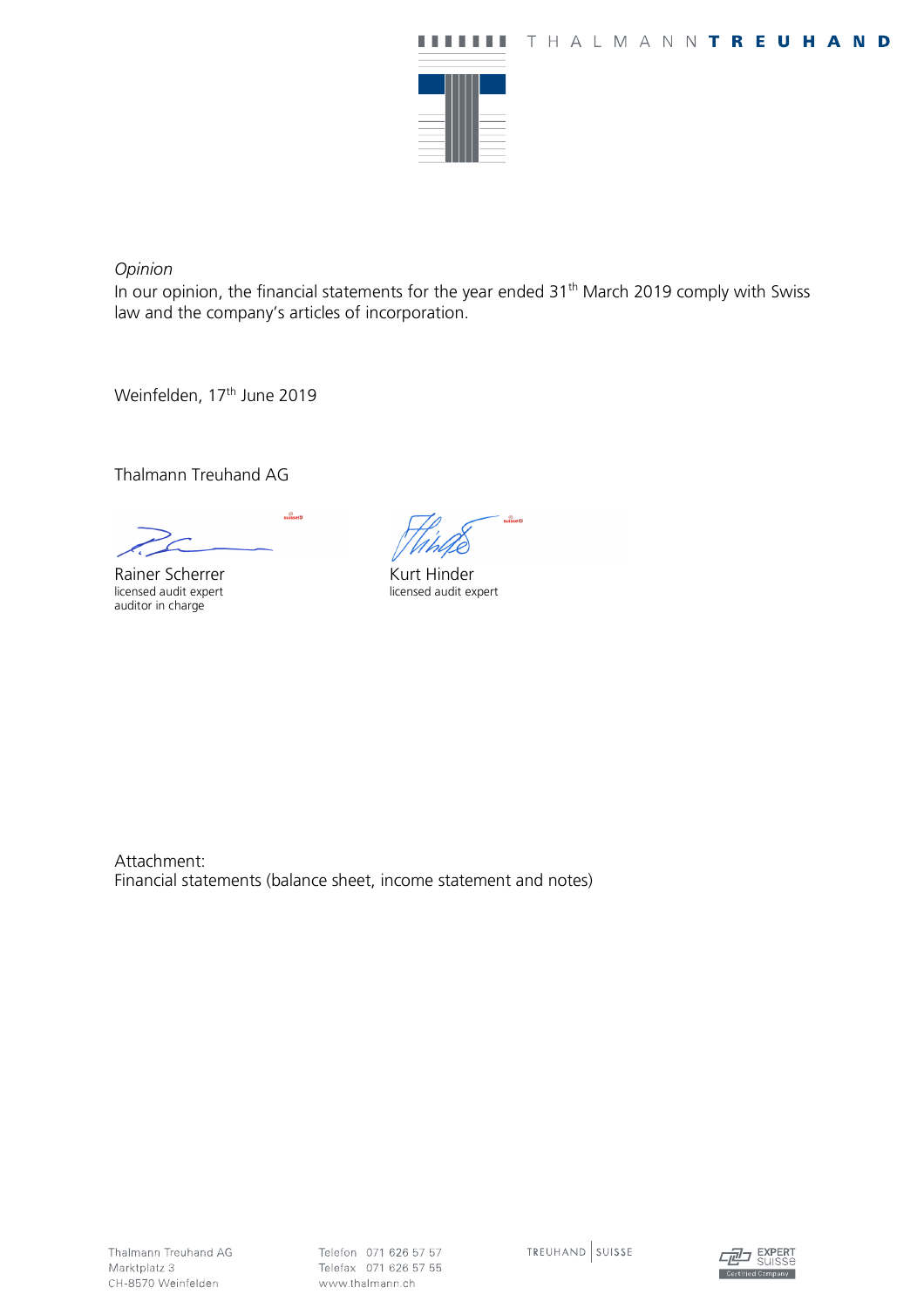## 01.04.2018 - 31.03.2019 Currency CHF

| <b>Account</b> | <b>Description</b>                      | as per 31.03.2019 | as per 31.03.2018 |
|----------------|-----------------------------------------|-------------------|-------------------|
|                | <b>Assets</b>                           |                   |                   |
|                | <b>Current Assets</b>                   |                   |                   |
| 1020           | Credit Suisse 1118229-31                | 36'589.48         | 32'280.02         |
|                | <b>Total cash</b>                       | 36'589.48         | 32'280.02         |
| 1100           | Accounts Receiveables third parties     | 255.00            | 0.00              |
| 1120           | Accounts Receiveables (TAAL Tech India) | 22'123.92         | 51'881.41         |
|                | <b>Total trade receivables</b>          | 22'378.92         | 51'881.41         |
| 1140           | Advances and loans to R. Basavaraju     | 0.00              | 2'384.00          |
| 2270           | KK AHV, IV, EO, ALV                     | 8'700.03          | 0.00              |
|                | <b>Total other receivables</b>          | 8'700.03          | 2'384.00          |
| 1300           | Prepaid Expenses                        | 0.00              | 1'400.10          |
|                | Total accrued income & prepaid expenses | 0.00              | 1'400.10          |
|                | <b>Total Current Assets</b>             | 67'668.43         | 87'945.53         |
|                | <b>Total Assets</b>                     | 67'668.43         | 87'945.53         |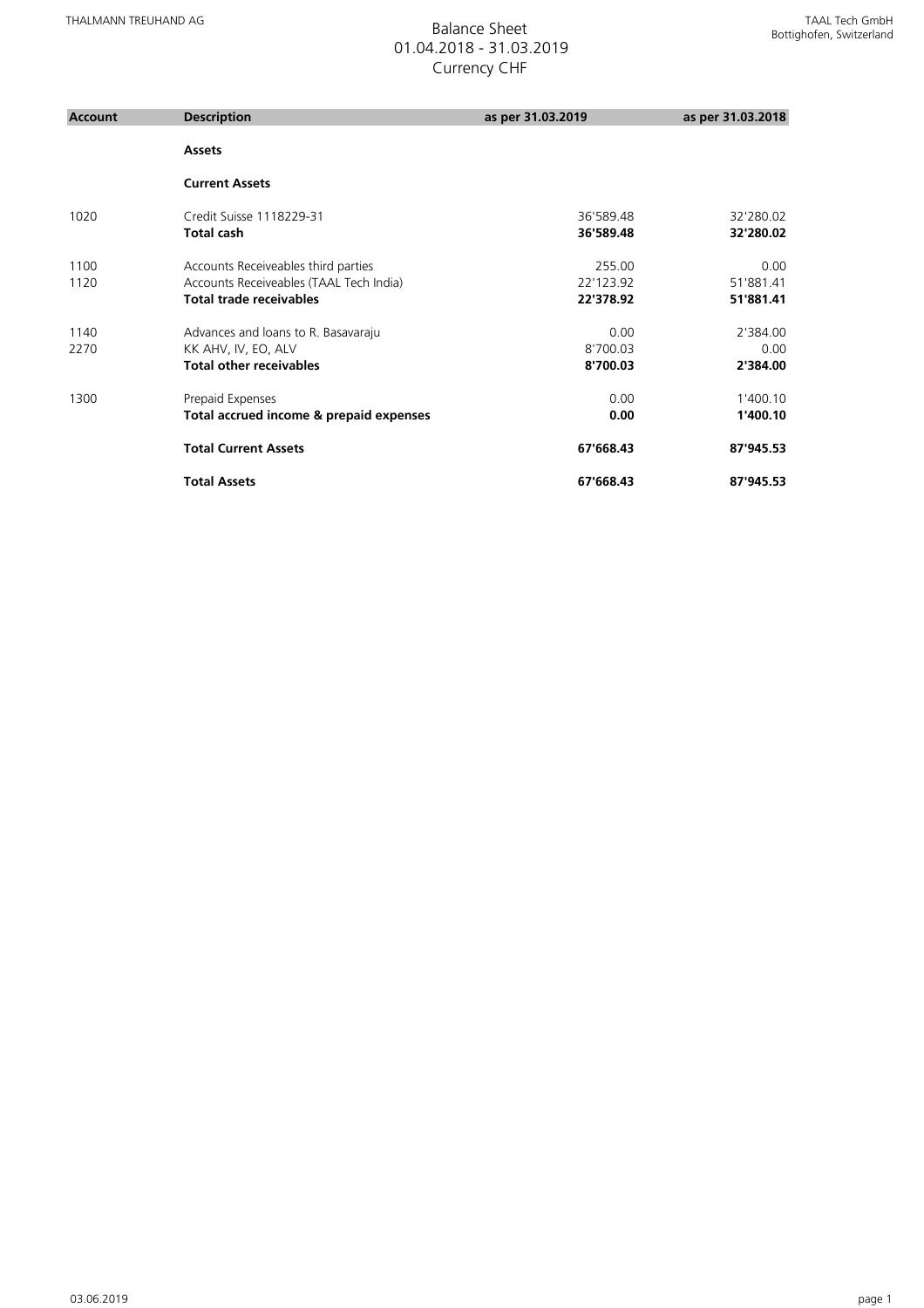## 01.04.2018 - 31.03.2019 Currency CHF

| Account | <b>Description</b>                                  | as per 31.03.2019 | as per 31.03.2018 |
|---------|-----------------------------------------------------|-------------------|-------------------|
|         | Liabilities and Shareholder's equity                |                   |                   |
|         | <b>Short-term Liabilities</b>                       |                   |                   |
| 2000    | Accounts payable                                    | $-3'232.80$       | 0.00              |
|         | Total trade accounts payable                        | $-3'232.80$       | 0.00              |
| 2270    | KK AHV, IV, EO, ALV                                 | 0.00              | $-11'899.75$      |
| 2272    | <b>KK Pension Fund</b>                              | $-2'691.60$       | $-1'108.75$       |
| 2273    | KK Accident Insurance                               | $-17.05$          | 0.00              |
| 2274    | <b>KK Health Insurance</b>                          | $-1'261.90$       | 0.00              |
| 2279    | KK Tax at Source                                    | $-3'246.50$       | $-13'707.05$      |
|         | <b>Total other short-term liabilities</b>           | $-7'217.05$       | $-26'715.55$      |
| 2300    | <b>Accrued Expenses</b>                             | $-12'324.66$      | $-22'490.56$      |
|         | Total deferred income & accrued expenses            | $-12'324.66$      | $-22'490.56$      |
|         | <b>Total short-term liabilities</b>                 | $-22'774.51$      | $-49'206.11$      |
|         | <b>Long-term Liabilities</b>                        |                   |                   |
| 2402    | Not Payed-in Salaries                               | $-1'196.16$       | 0.00              |
|         | <b>Total other long-term liabilities</b>            | $-1'196.16$       | 0.00              |
|         | <b>Total long-term liabilities</b>                  | $-1'196.16$       | 0.00              |
|         | <b>Shareholder's Equity</b>                         |                   |                   |
| 2800    | Share Capital                                       | $-20'000.00$      | $-20'000.00$      |
|         | <b>Total share capital</b>                          | $-20'000.00$      | $-20'000.00$      |
| 2970    | Earnings carried forward                            | $-18'739.42$      | $-7'855.60$       |
| 2979    | Profit                                              | $-4'958.34$       | $-10'883.82$      |
|         | Total statutory reserves, retained earnings, profit | $-23'697.76$      | $-10'883.82$      |
|         | <b>Total shareholder's equity</b>                   | -43'697.76        | -30'883.82        |
|         | <b>Total Liabilities and Shareholder's Equity</b>   | $-67'668.43$      | -80'089.93        |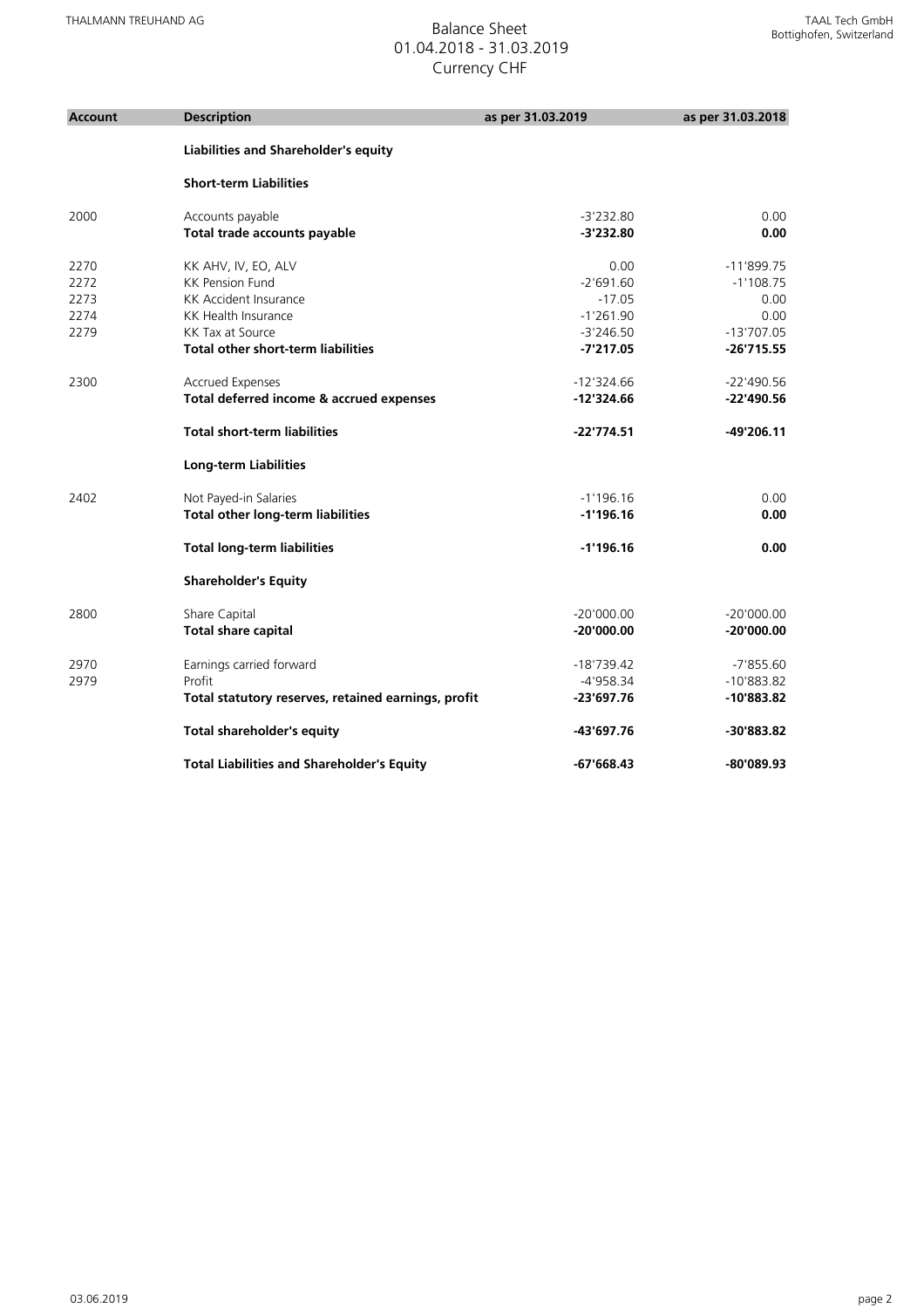| <b>Account</b> | <b>Description</b>                            |              | 01.04.2018 - 31.03.2019 01.04.2017 - 31.03.2018 |
|----------------|-----------------------------------------------|--------------|-------------------------------------------------|
|                |                                               |              |                                                 |
|                | <b>Income Statement</b>                       |              |                                                 |
| 3400           | Fee for Engineering Services                  | 126'747.46   | 278'174.11                                      |
|                | <b>Deliveries &amp; Services</b>              | 126'747.46   | 278'174.11                                      |
|                | <b>Total Operating Income</b>                 | 126'747.46   | 278'174.11                                      |
|                | Net Proceeds from Sales of Goods and Services | 126'747.46   | 278'174.11                                      |
| 5000           | Salaries                                      | $-68'590.40$ | $-186'742.00$                                   |
| 5700           | AHV, IV, EO, ALV, FAK (social insurance)      | $-5'714.92$  | $-15'715.15$                                    |
| 5720           | Pension plan                                  | $-3'565.00$  | $-8'828.35$                                     |
| 5730           | Accident insurance                            | $-239.75$    | $-263.35$                                       |
| 5740           | Illness insurance                             | $-1'359.90$  | $-1'803.55$                                     |
| 5790           | Source Tax                                    | 0.00         | $-73.65$                                        |
| 5880           | Other employee expenses                       | $-458.89$    | $-2'531.38$                                     |
|                | <b>Total Personnel Expenses</b>               | -79'928.86   | $-215'957.43$                                   |
|                | <b>Gross Profit</b>                           | 46'818.60    | 62'216.68                                       |
| 6000           | Rental fees                                   | $-3'747.96$  | $-3'755.79$                                     |
| 6360           | Fees, Charges                                 | $-849.70$    | $-3'120.60$                                     |
| 6530           | Accounting, Auditing, Legal                   | -34'385.35   | -42'093.90                                      |
| 6640           | Travel Expenses                               | $-1'800.00$  | 0.00                                            |
|                | <b>Total Operating Expenses</b>               | $-40'783.01$ | -48'970.29                                      |
|                | <b>EBITDA</b>                                 | 6'035.59     | 13'246.39                                       |
|                | <b>EBIT</b>                                   | 6'035.59     | 13'246.39                                       |
| 6940           | Bank expenses                                 | $-105.40$    | $-226.77$                                       |
|                | <b>Total Financial Results</b>                | $-105.40$    | $-226.77$                                       |
|                | <b>EBT</b>                                    | 5'930.19     | 13'019.62                                       |
|                | <b>Profit / Loss before Taxes</b>             | 5'930.19     | 13'019.62                                       |
| 8900           | Corporate taxes                               | $-971.85$    | $-2'135.80$                                     |
|                | <b>Total Direct Taxes</b>                     | $-971.85$    | $-2'135.80$                                     |
|                | Profit                                        | 4'958.34     | 10'883.82                                       |